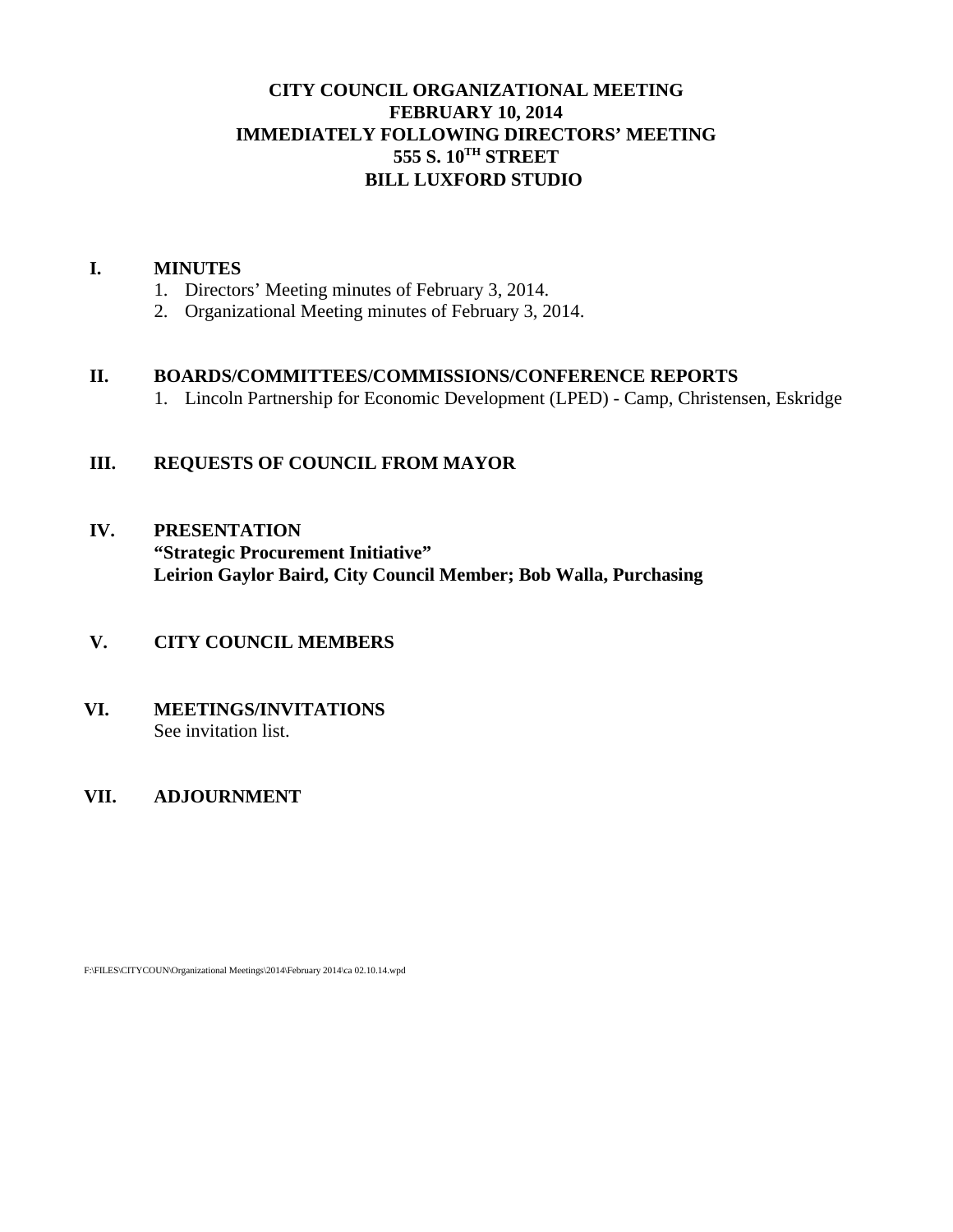## **MINUTES CITY COUNCIL ORGANIZATIONAL MEETING FEBRUARY 10, 2014**

**Present:** Carl Eskridge, Chair; Doug Emery, Vice Chair; Leirion Gaylor Baird; Trent Fellers; Jonathan Cook; Roy Christensen; and Jon Camp

**Others:** Rick Hoppe, Chief of Staff; Bob Walla, Assistant Purchasing Agent; and Mary Meyer, Council Staff

Chair Eskridge opened the meeting at 2:34 p.m. and announced the location of the Open Meetings Act.

## **I. MINUTES**

- 1. Directors' Meeting minutes of February 3, 2014.
- 2. Organizational Meeting minutes of February 3, 2014.

After Council review, above minutes placed on file in City Council office.

## **II. BOARDS/COMMITTEES/COMMISSIONS/CONFERENCE REPORTS**

#### **1. Lincoln Partnership for Economic Development (LPED) - Camp, Christensen, Eskridge**

Christensen stated they discussed on-going programs, asking for input. Appreciate any ideas on new businesses, as they want to develop Lincoln. Presented a start up success. A small company developed a patient management system for Bryan Hospital and now other businesses interested in purchasing this medical coordination system. The program designers are thinking of selling the program throughout the nation. Part of this start up system was through an entrepreneurial system which started here. Looking for other opportunities to do the same.

#### **III. REQUESTS OF COUNCIL FROM MAYOR**

Hoppe stated he spoke last week on Engineering Services new task force. Now forming the committee and need a Council Member to serve on the committee. Eskridge asked for discussion.

**Motion:** Fellers nominated Councilman Christensen as Council representative. Cook seconded. With unanimous agreement Councilman Christensen was elected.

#### **IV. PRESENTATION**

# **"Strategic Procurement Initiative" Leirion Gaylor Baird, City Council Member; Bob Walla, Assistant Purchasing Agent**

Gaylor Baird stated she would speak on an issue being worked on with the Purchasing Department.

She stated last summer Walla presented contracts we were asked to approve. Contracts with other counties, the county, and also seeing us piggy-back off some UNL contracts, for the City. Intrigued, and spoke to Walla and Mejer, Purchasing Agent, about any potential opportunities for expanding these purchasing arrangements. We met, brain stormed, and developed objectives for an initiative which hopefully will achieve cost savings and greater efficiencies in the way the City procures the commodities needed to conduct business. We presented our idea to the Mayor's office and received their support in bringing together the department heads to discuss.

Gaylor Baird stated we have different ways to approach bringing about this initiative. One is to start with the internal way we do business. We purchase items for different departments and look for opportunities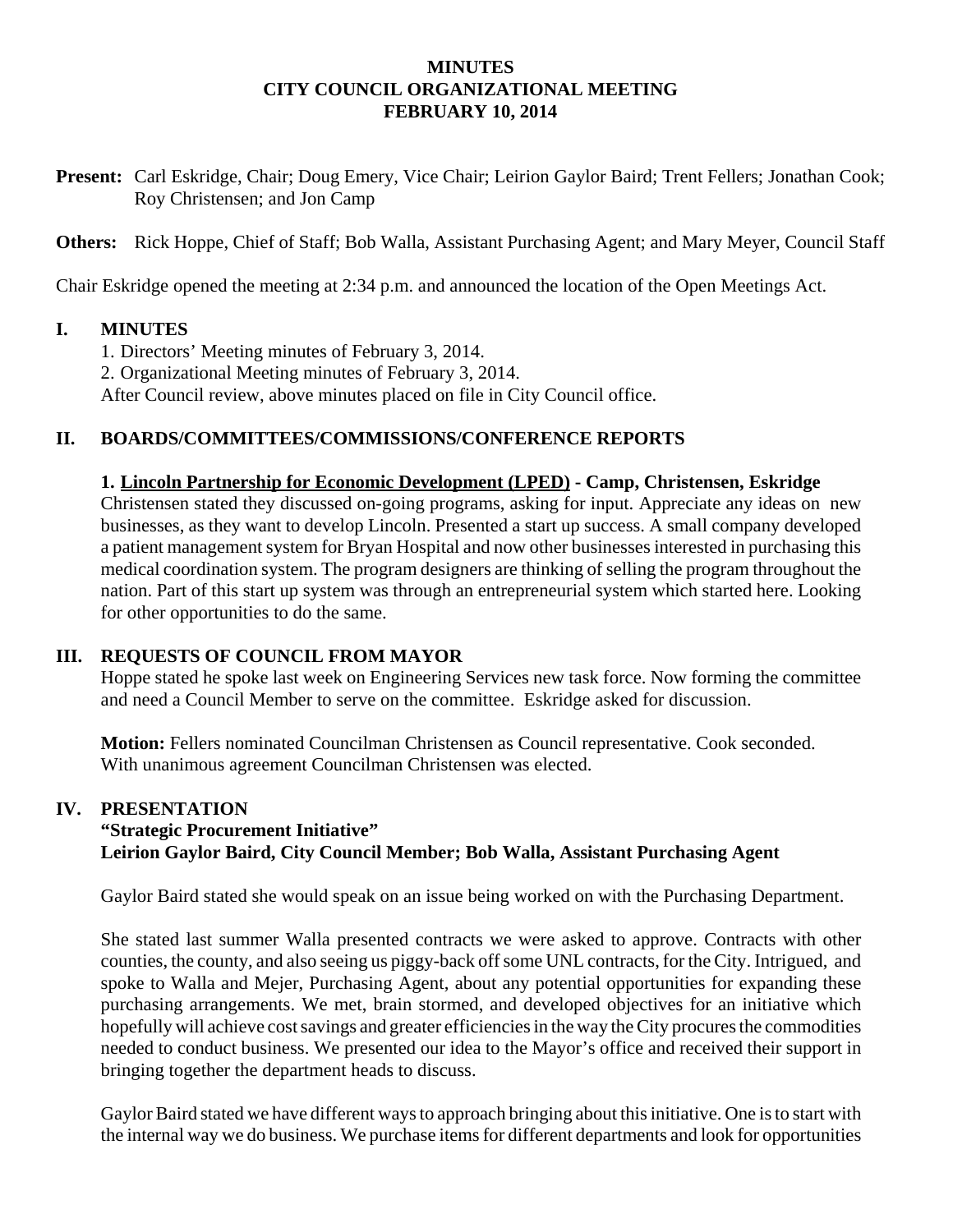to identify similar items, then group together before we purchase, and the opportunity to save. Then, going outside of the City and County, with PBC permission, have other entities, such as the State, UNL, who we do some work with now, and others which we haven't joined with to undertake collaborative purchases. Other organizations exist such as LPS and LES, and potentially other cities or counties.

Now in the preliminary project phases, but excited with what's been happening so far. We formed the Procurement Advisory Group consisting of representatives of all City departments, as we want buy-in and contributions to make this work. The goal of the Procurement Advisory Group is to share information, start to identify and control collaborative opportunities internally, in the current fiscal year and also get ready for the next fiscal year and future cycles. To plan ahead for more cooperation.

Walla stated the first meeting went very well. Basically asked if they could change the procurement process in any way what would that be? Received quite a few responses, and good suggestions, helping us understand some frustrations. Also received information on how we code items in our JDE System and how some processes worked with JDE, which we weren't aware of problems in the past. From that meeting we're able to start looking at ways to make the process easier for people placing orders and in making sure the purchase orders get processed as quick as possible.

Gaylor Baird stated all have been working on submitting lists of anticipated needs, particularly large items, capital expenses, where there may be savings. Did identify what was needed to conduct a study. Walla commented in the departments lists, for large purchases over \$3,000, depending on how often they're ordered, taking the list and looking at other contracts we currently have in trying to determine possible ways for more annual supply contracts, long term, which would give better prices and more vendors to compete for items. Putting the list together is the first time which we've requested anything along this line. We received responses from almost all departments but hope as we work forward for the next fiscal year it will be more detailed and we'll utilize the information even more, especially between City and County departments, with the Public Building Commission trying to put all together.

Camp stated he was intrigued by the quality surplus side of other entities. Would this be among a consortium? Gaylor Baird replied they met with SCC, but currently don't have groups. One fact with SCC and LPS, all purchasing money is from the same wallet so everyone seems interested in how this might work. SCC replenishes their computers quicker than the City does. Our vehicle policy shows some opportunities to consider purchasing their surplus items, and having those conversations before they go to auction. Gaylor Baird asked Walla to explain the differences in SCC's policies with fleet vehicles.

Walla stated, an example is County surplus vehicles, usually Sheriff's vehicles, which have come off the street with 150,000 to 180,000 miles. We distribute to departments who need vehicles, with maintenance and upkeep extremely expensive. If we have the opportunity to pick up vehicles with 60,000 or 70,000 miles, at a decent price, could keep for much longer without putting so much money into them.

Gaylor Baird commented with just the initial stages of receiving departments' information Walla was able to achieve some savings on vehicle purchase for the County. This was even before the first meeting of the Procurement Advisory Group. The initial indication shows possible opportunities to attain meaningful savings. SCC and LPS are both receptive to the idea. LPS has shared a maintenance contract with us to support maintenance of the Library Board system. On the maintenance setup with UNL and LES will start exploring the possibilities.

Camp stated over the years some has been national, example - the fire trucks, where we piggybacked. If you went to the consortium, and had a certain type of item or situation, where it's so large you take away the ability of several organizations to get a piece of the contract. You're looking for economy of scale, our side is understanding where the private sector comes from, and divide. Gaylor Baird replied